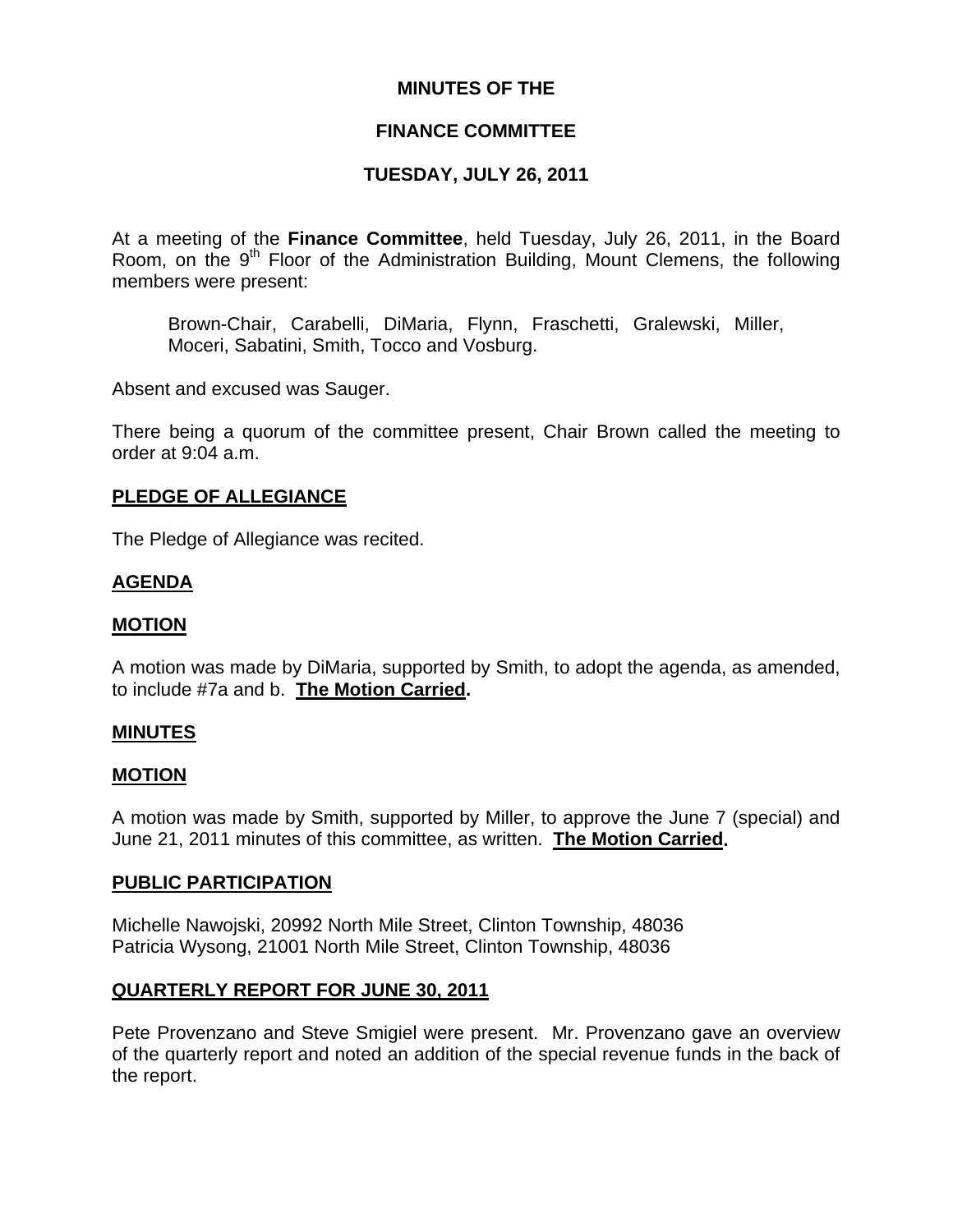Commissioner Moceri asked if the Department of Roads will be included in the next report and Mr. Smigiel indicated that the department can be included once the budget ordinance is adopted.

Commissioner Moceri also suggested the following for future reports: a notation when amendments or additions are made to a fund, an introduction page outlining the different categories, a list of definitions for items included in the document and a notation of the origin of any grants.

Commissioner Sabatini suggested a different format that includes the quarter and yearto-date comparison. Mr. Provenzano offered to discuss with him a potential format that would meet his needs.

Commissioner Vosburg spoke about the possibility of combining the special funds budget with the general budget in the future. She also suggested including a column or notation regarding funds that are not 25 percent spent.

Commissioner Miller referred to the combining of budgets and felt it might be better to keep them separate in case there are issues with the state providing their final numbers too late for the County to determine its budget.

## **MOTION**

A motion was made by Moceri, supported by DiMaria, to receive and file the Quarterly Report for June 30, 2011. **The Motion Carried.** 

### **PROPOSED BUDGET ORDINANCE FOR FISCAL YEAR 2011 (REFERRED BACK AT 6-23-11 FULL BOARD MEETING)**

## **AMENDMENT**

A MOTION WAS MADE BY MILLER, SUPPORTED BY MOCERI, TO REPLACE THE FIGURE OF \$13,538,934 WITH \$9,165,345 IN SECTION 6, USE OF FUND BALANCE. **THE MOTION CARRIED.** 

## **COMMITTEE RECOMMENDATION – MOTION**

A MOTION WAS MADE BY MOCERI, SUPPORTED BY MILLER, TO RECOMMEND THAT THE BOARD OF COMMISSIONERS ADOPT THE FISCAL YEAR 2011 GENERAL APPROPRIATIONS ORDINANCE RESTATING AND AMENDING THE FY 2011 BUDGET AND APPROPRIATIONS RESOLUTION, AS PROVIDED BY INDEPENDENT COUNSEL, AS AMENDED TO REPLACE THE FIGURE OF \$13,538,934 WITH \$9,165,345 IN SECTION 6, USE OF FUND BALANCE; FURTHER, A COPY OF THIS BOARD OF COMMISSIONERS' ACTION IS DIRECTED TO BE DELIVERED FORTHWITH TO THE OFFICE OF THE COUNTY EXECUTIVE. **THE MOTION CARRIED.**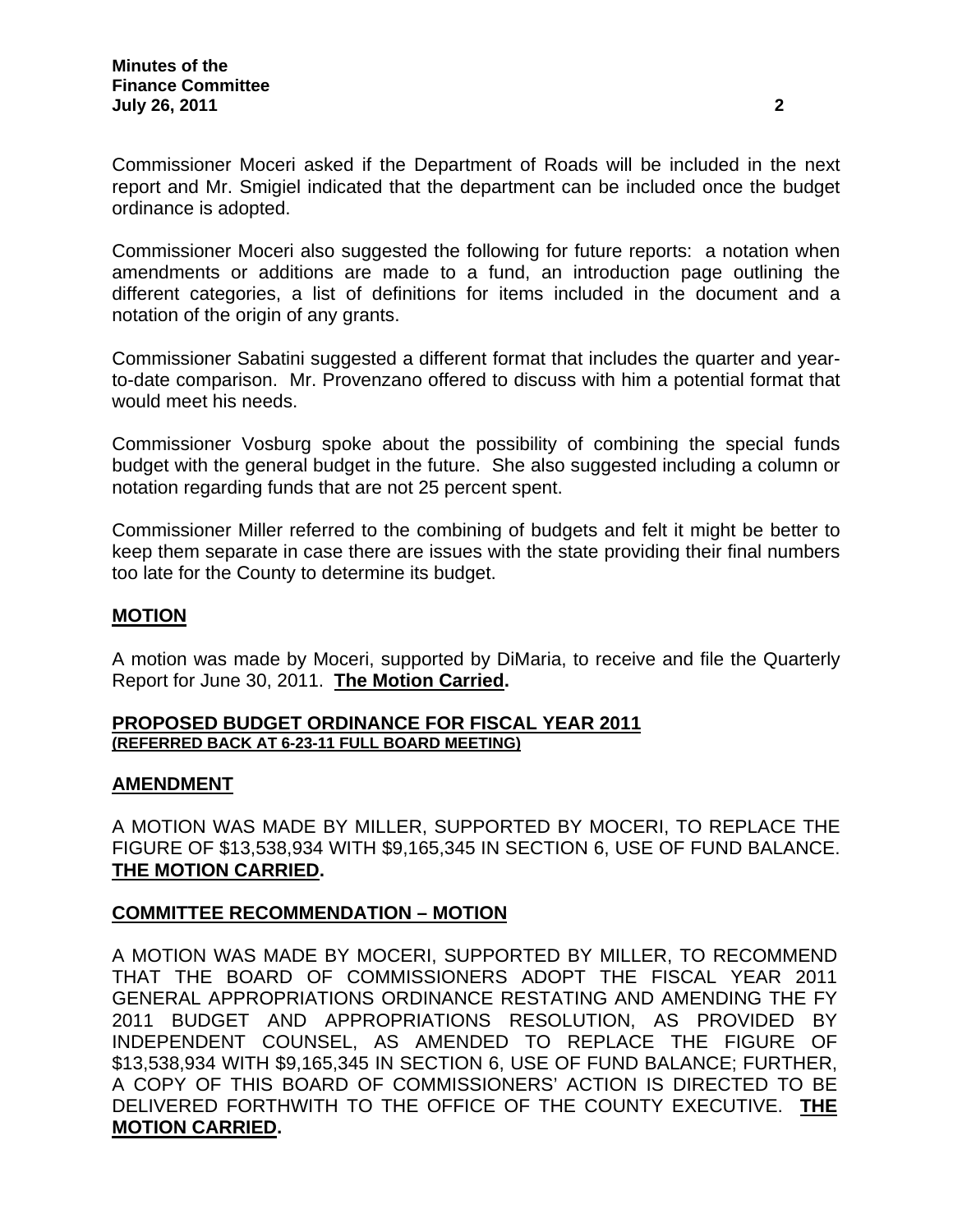## **APPROVAL OF MACOMB COUNTY BUDGET FOR SPECIAL REVENUE AND ENTERPRISE FUNDS FOR FISCAL YEARS ENDING SEPTEMBER 30, 2012 AND 2013**

Pete Provenzano summarized the information that was included in the recommended budget.

Chair Brown suggested that the budget include a percent change in the fund balance.

Commissioner Flynn asked about the process for adopting this budget. Chair Brown stated that the item was included on the agenda to provide a review from the Finance Director and give an opportunity for any questions to be addressed; it will be brought back next month for further review and approval for a public hearing to be scheduled.

Commissioner Moceri felt the intro letter was useful in outlining the changes to the report, but that trends were missing; those expected over time, changes for 2012 and 2013, cuts that have occurred from the state, etc. She also thought it would be helpful to see how this special fund relates to the overall budget; is the entire department funded by grants or just a small portion, etc., addition of positions to the glossary, and include some kind of appendix that shows the funding sources over time.

After asking some questions, Commissioner Carabelli said he does not feel comfortable with a dollar figure because some funds are very small and some are very large, but there needs to be a measure of control. Mr. Provenzano agreed that a percentage would be more appropriate than a dollar amount, but felt it would be cumbersome, and agreed to further review and to come back with a percentage that makes both parties comfortable.

After questions were asked by Commissioners Smith, Miller, Moceri, Brown and Flynn, Chair Brown indicated that discussion will be suspended until next month.

## **MOTION**

A motion was made by Flynn, supported by Carabelli, to receive and file the information provided on the Macomb County Budget for Special Revenue and Enterprise Funds for Fiscal Years Ending September 30, 2012 and 2013. **The Motion Carried.** 

### **AUTHORIZE PAYMENT TO KEMP & PEYERK-STERLING, LLC AS APPROVED BY MACOMB COUNTY BROWNFIELD REDEVELOPMENT AUTHORITY (RECOMMENDED BY ECONOMIC DEVELOPMENT COMMITTEE ON 7-21-11)**

### **COMMITTEE RECOMMENDATION – MOTION**

A MOTION WAS MADE BY FLYNN, SUPPORTED BY FRASCHETTI, TO RECOMMEND THAT THE BOARD OF COMMISSIONERS AUTHORIZE PAYMENT TO KEMP & PEYERK-STERLING, LLC IN THE AMOUNT OF \$38,120.20 AS APPROVED BY THE MACOMB COUNTY BROWNFIELD REDEVELOPMENT